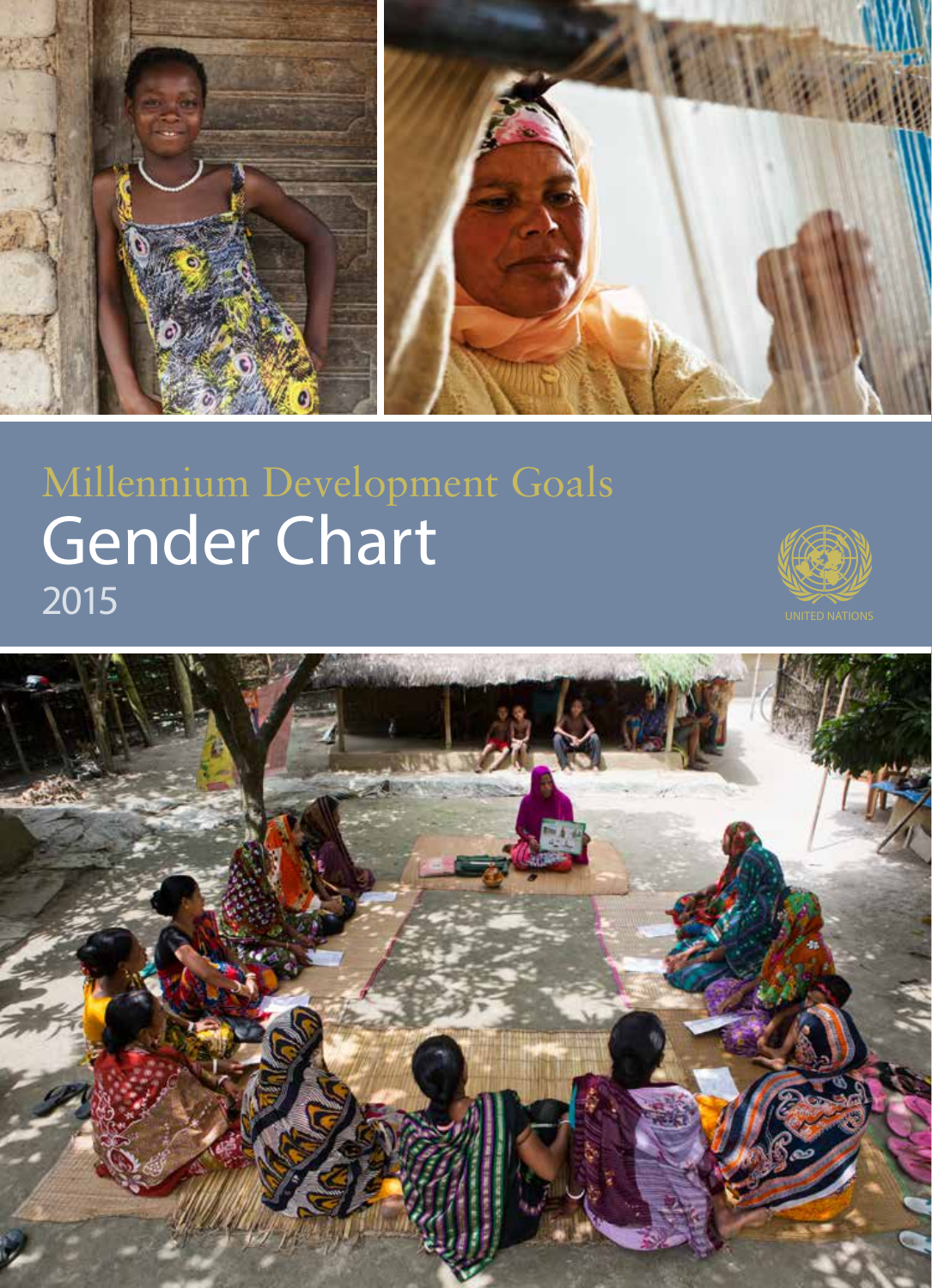## GOAL 1 | Eradicate extreme poverty and hunger



**Women are more likely than men to live in the poorest households in 41 out of 75 countries Ratio of women to men aged 20 to 59 in the lowest wealth quintile of all households, selected developing countries, 2000-2013**

Source: UN Women calculations using the latest available data from Demographic and Health Surveys (DHS) and the Multiple Indicator Cluster Survey (MICS).

NorE: This indicator is weighted by the ratio of female to male aged 20-59 in all households to take into account the fact that women may be overrepresented in the entire population. Values above 103 indicate that women are overrepresented in the poorest quintile. Values below 97 indicate that men are overrepresented in the poorest quintile. Values between 97 and 103 indicate parity. "Poor households" refers to the bottom 20 per cent of households, using the wealth asset index as a proxy measure in DHS and MICS.

Data gaps limit our understanding of women's experience of poverty. Data on poverty and vulnerability to poverty by sex are not available in many countries, making the assessment of global and regional trends very difficult. Despite such limitations, research shows that women face a heightened vulnerability to poverty. A recent study using the wealth asset index as a proxy for household poverty found that women aged 20–59 are more likely than men of the same age to live in poverty in most countries with data. Further analysis indicates that in countries where women are over-

represented in the lowest wealth quintile of households, the households are more likely to be headed by women or to have no male adults. This suggests a greater risk of poverty among separated women, widows and single mothers, including self-reported heads of household without a male partner.

Many factors contribute to women's heightened vulnerability to poverty. These include unequal access to paid work, lower earnings, lack of social protection and limited access to assets, including land, credit and property.

# **Women are still more likely than men to be in vulnerable employment, despite a decreasing trend of people in vulnerable employment**

**Proportion of own account and contributing family workers in total employment, women and men, 1991-2015 (percentage)**



Source: ILO, 2015 (Key Indicators of the Labour Market Database).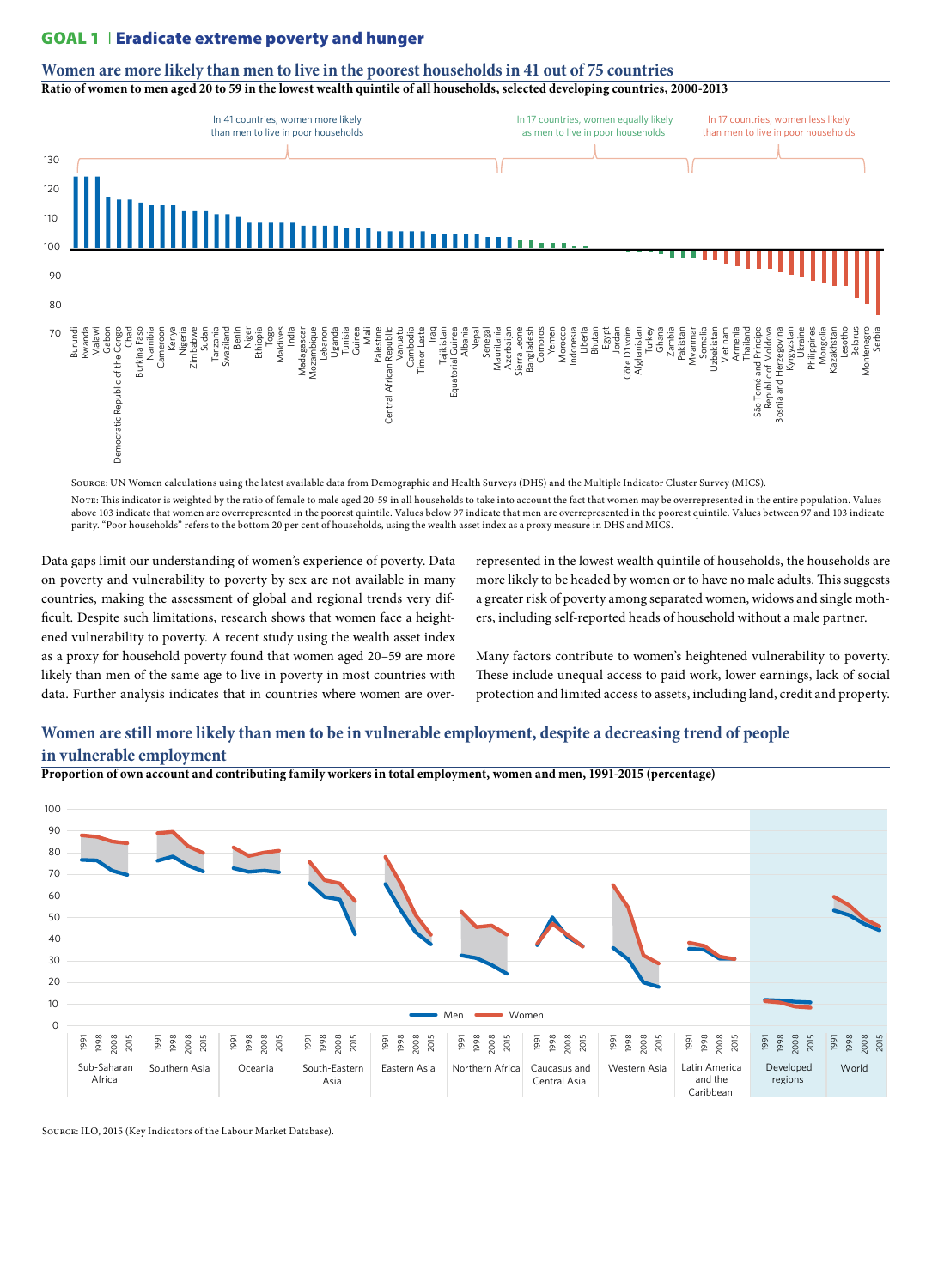Globally, the proportion of women in vulnerable employment – defined as the share of own-account and contributing family workers in total employment – declined from 60 per cent in 1991 to 46 per cent in 2015, compared to 53 and 44 per cent respectively for men. As a result, the gender gap has declined from 7 to 2 percentage points during this period. Southern Asia, sub-Saharan Africa and Oceania have the highest shares of women in vulnerable employment with more than 4 in 5 employed women in those regions in vulnerable employment.

The challenges posed by vulnerable employment are multiple. A recent ILO report indicates that this group constitutes the overwhelming majority of the world's 300 million workers who live in extreme poverty. These jobs generally provide limited income security, limited job security, poor working conditions and little or no social protection. For women, who constitute close to two-thirds of contributing family workers, the challenge is even greater. Because this work is unpaid, it increases not only their vulnerability to poverty but can also contribute to a vicious cycle of low resources leading to lower bargaining power in the household.

# GOAL 2 | Achieve universal primary education

# **The gender gap in youth literacy has fallen since 1990, and a greater proportion of youth can read and write Literacy rate among youth aged 15 to 24 by sex and region, 1990, 2000 and 2015 (percentage)**



Source: United Nations, 2015 (The Millennium Development Goals Report 2015).

Since the 1990s, global progress in youth and adult literacy has been slow but steady, and the gap between women and men has narrowed. The literacy rate among youth aged 15 to 24 increased globally from 83 per cent in 1990 to 89 per cent in 2010. This improvement was largely a result of increasing attendance in primary and secondary school among younger generations. According to projections based on historical trends, 93 per cent of male youths and 90 per cent of female youths are expected to be able to read and write by the end of 2015.

Northern Africa and Southern Asia have shown the greatest improvement in youth literacy, especially among young women. Over the past two decades, sub-Saharan Africa has also experienced a large increase in youth literacy. However, compared to other regions, a smaller proportion of its young women and men (70 and 78 per cent respectively) are expected to be able to read and write by the end of 2015.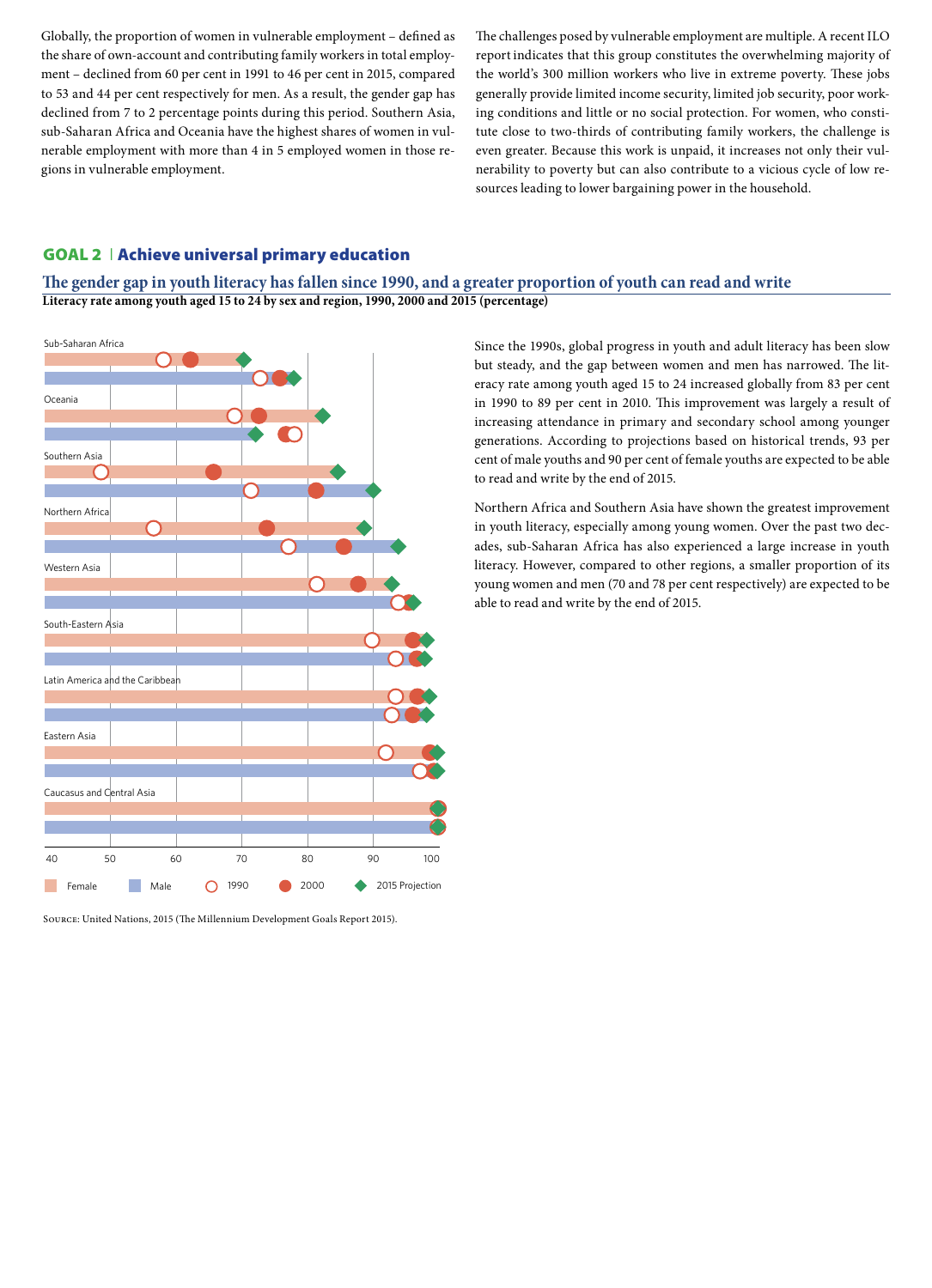## GOAL 3 Promote gender equality and empower women

## **Globally women earn 24 per cent less than men,**

## **and gender gaps in pay persist in all regions**

**Distribution of working-age women and men (aged 15 and above) by labour force participation and employed women and men by status in employment, 2015 (percentage)**



Percentages in charts may not always add to 100 because of rounding.

Source: United Nations, 2015 (The Millennium Development Goals Report 2015).

Equal access to decent paid work, with earnings that support an adequate standard of living and that are compatible with women's and men's shared responsibility for unpaid care work, is essential for gender equality and women's empowerment. However, globally, less than half of working age women are employed compared to almost three quarters of men. In developing regions, the majority of women remain concentrated in low-skilled, low-paid jobs, often in the urban, informal and agricultural sectors that do not provide an adequate route out of poverty.

Globally women earn 24 per cent less than men and perform two and a half times more unpaid care and domestic work than men. This work, which is essential for the development of children and for nurturing healthy and productive individuals, may prevent women from fully engaging in employment, and too often goes unrecognized and unsupported through adequate policies. Women are more likely than men to work as contributing family workers, who have little or no financial security or social benefits. In 2015, the proportion of employed women working as contributing family workers is 18 per cent, compared to 7 per cent of employed men. Women are less likely to work as own-account workers. These differences in occupations between women and men are some of the root causes of the gender differences in pay.

# **There has been significant progress in women's representation in national parliaments since 2000; but, in 2015, only 1 in 5 parliamentarians worldwide is a woman**

**Proportion of seats held by women in single or lower houses of national parliament, 2000 and 2015 (percentage)**



Source: United Nations, 2015 (The Millennium Development Goals Report 2015).

Since the MDGs were adopted, progress in women's representation in national parliaments has been significant. Globally, the proportion of women in parliaments increased from 14 per cent in 2000 to 22 per cent in 2015. In Northern Africa, in particular, progress has been impressive, with women's representation rising more than six-fold from 4 per cent to 25 per cent. Latin America and the Caribbean also registered impressive gains. By 2015, it became the region with the highest share of women in parliaments (27 per cent).

However, this also means that no region has more than one third of seats in parliament held by women. Similarly, gender differences are also persistent in other areas of decision-making not monitored by the MDGs: as of August 2015, there were 11 women Heads of State and 13 women Heads of Government (combined total of 19 women, because some hold both titles), and, as of January 2015, only 18 per cent of government ministers were women.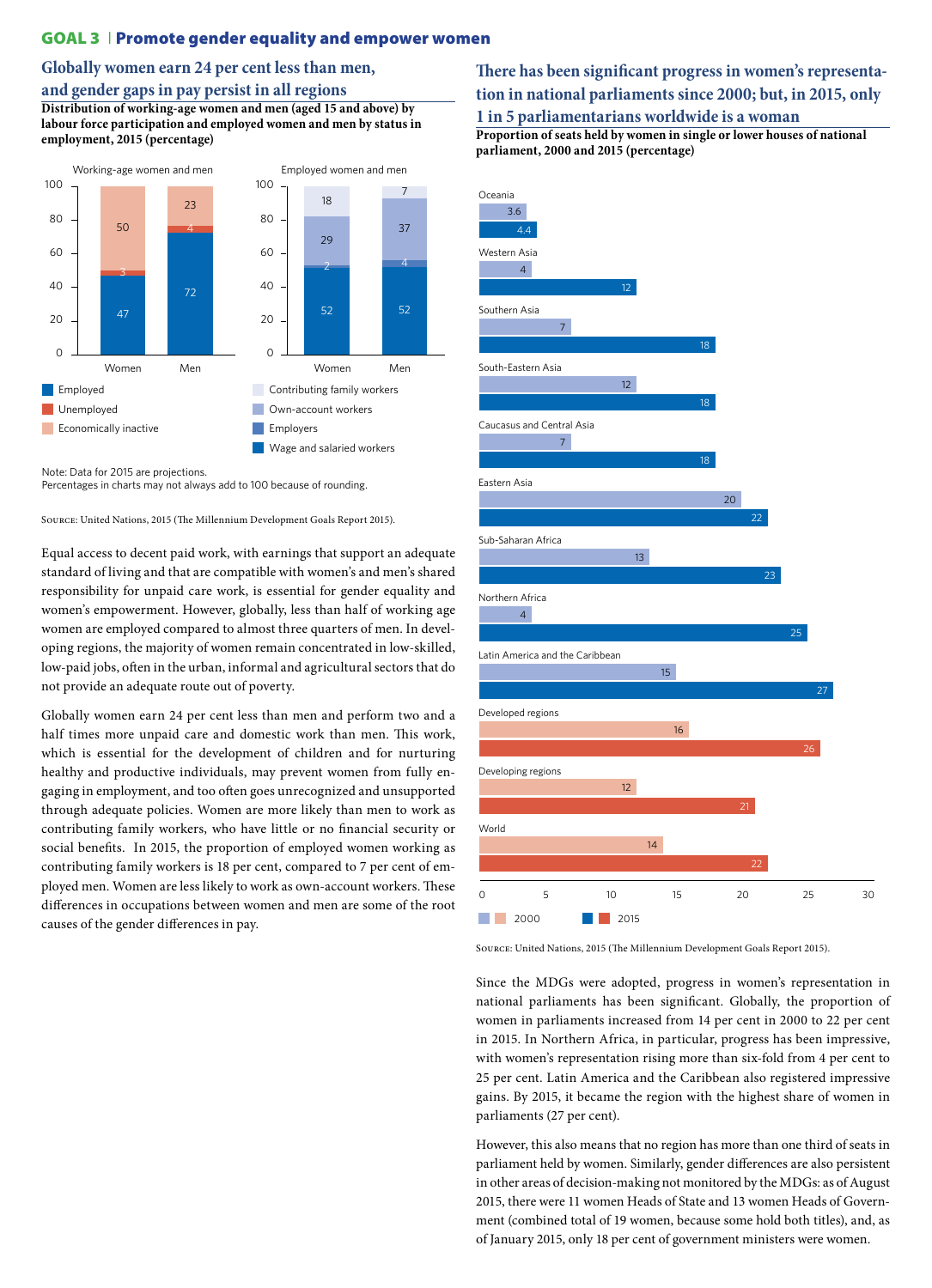# GOAL 4 Reduce child mortality

### **Child survival is inextricably linked with gender equality and women's empowerment**

**Infant and child mortality rates by mother's characteristics and access to health services, 2004-2014 (deaths per 1,000 live births)**



Source: Calculated using data from Demographic and Health Survey STATCompiler. Data are based on simple averages for about 60 countries (2004-2014).

Globally, the rate of reducing child mortality has more than tripled since 1990. According to the latest estimates, the global under-five mortality rate has declined by more than half, from 90 to 43 deaths per 1,000 live births between 1990 and 2015. Despite the significant decline in child mortality in most regions, current trends are not sufficient to meet the child mortality target and will take about 10 more years to meet the global target of reducing the under-five mortality rate.

Child health and maternal health are inextricably linked. When women are educated and have access to comprehensive sexual and reproductive health services both before and during delivery, children are far more likely to survive. Mother's age at birth is also a powerful determinant of child survival. Childbearing at a young age, often the result of an early marriage, and at an older age constitute a significant risk for these young women and their children. Expanding access to sexual and reproductive health services and rights, particularly for poor women and those living in underserved locations such as rural areas, is important to improve the lives of women and their children.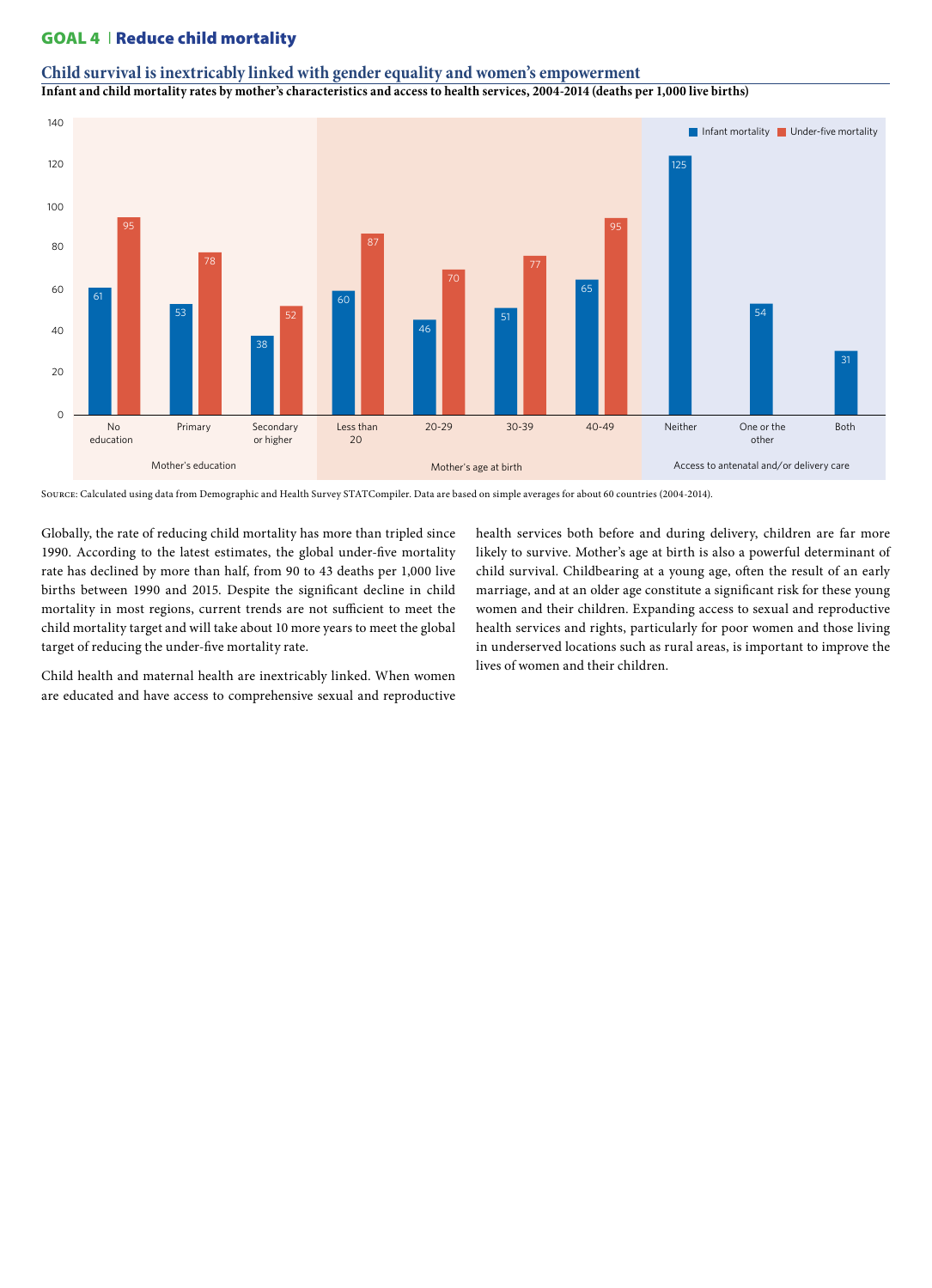### GOAL 5 | Improve maternal health

**Maternal mortality has declined by nearly 44 per cent since 1990; but most maternal deaths are still attributed to preventable causes**

**Maternal mortality ratio, 2015 (maternal deaths per 100,000 live births, women aged 15-49)**



on the part of the World Health Organization concerning the legal status of any country, territory, city or area or of its authorities, or concerning the delimitation of its frontiers or boundaries. Dotted and dashed lines on maps represent approximate border lines for which there may not yet be full agreement. The may not yet be full agreement. Comparison of the state of the state of the state of the state of the state of the state of the state of the state of the state of the state

Map Production: Health Statistics and Information Systems (HSI) World Health Organization

**Organization** 

Source: WHO, 2015 (Trends in Maternal Mortality: 1990 to 2015. Estimates by WHO, UNICEF, UNFPA, World Bank Group and the United Nations Population Division).

Globally, there were an estimated 303,000 maternal deaths in 2015. The maternal mortality ratio dropped by nearly 44 per cent from the 1990 level, but well below the MDG target to reduce the maternal mortality ratio by three quarters by 2015. High levels of maternal mortality persist in sub-Saharan Africa and Southern Asia, which together accounted for 88 per cent of the total maternal deaths in 2015. Most of these deaths are preventable. The causes of maternal mortality vary by region but are

generally due to a lack of emergency obstetric care services, low levels of skilled assistance at delivery, particularly for poor women, and the continued denial of sexual and reproductive health and rights for women and girls in many countries. In particular, unsafe abortions also constitute a leading cause of maternal deaths. Globally, in 2008, an estimated 21.6 million unsafe abortions took place, mostly in developing countries, resulting in 47,000 deaths.

#### **Unmet need for family planning has declined worldwide, but remains unacceptably high in most regions Proportion of women aged 15-49 worldwide, married or in union, who have an unmet need for family planning or who are using any method of contraception, 1990 and 2015 (percentage)**



Between 1990 and 2015 the unmet need for family planning has declined worldwide. However, there are more than 225 million women (married or in union) with unmet need for contraception who are not using modern contraception. In 2015, 12 per cent of married or in-union women of reproductive age worldwide want to delay or avoid pregnancy but are not using any method of contraceptive.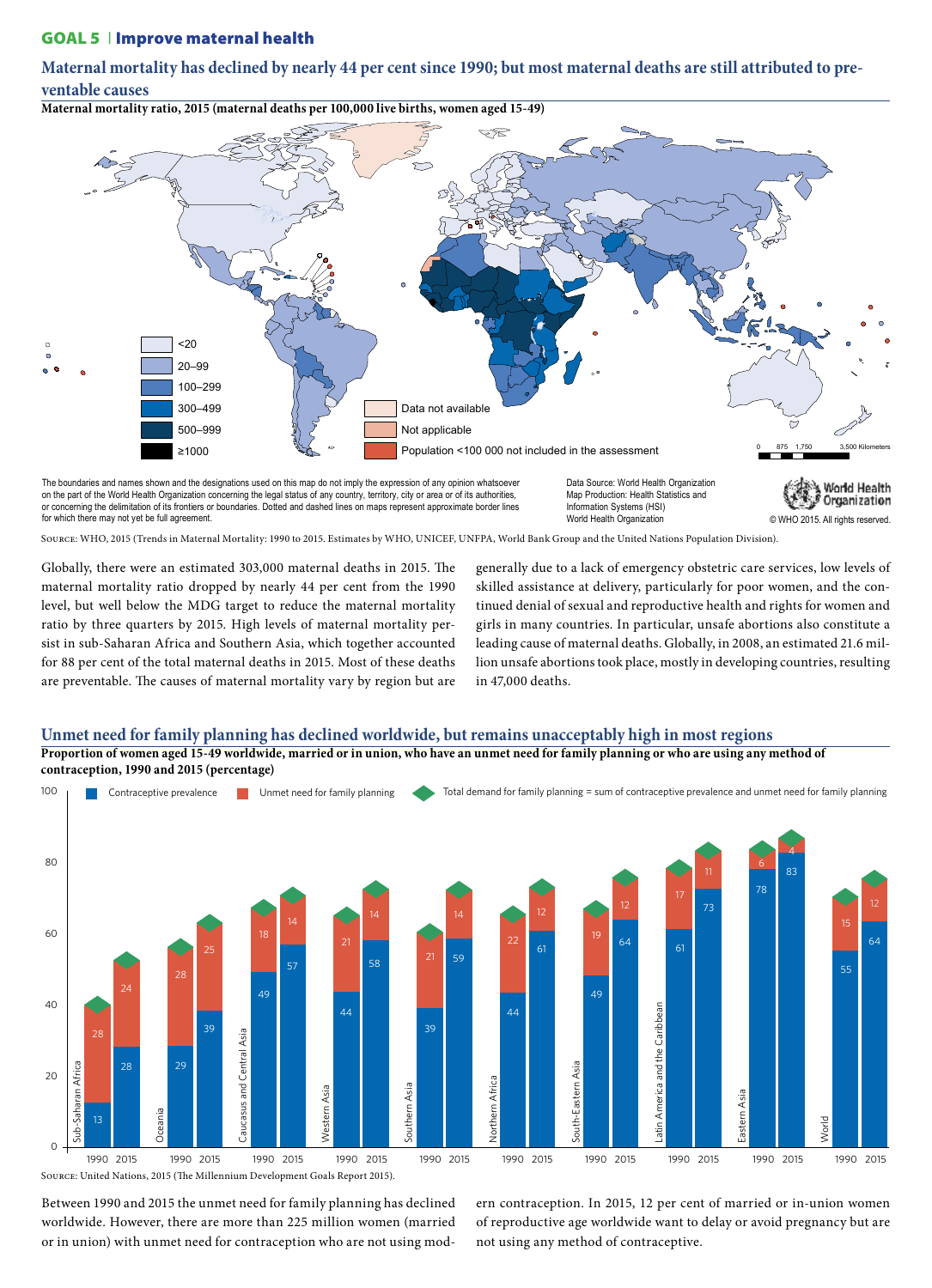## GOAL 6 ❘ Combat HIV/AIDS, malaria and other diseases

# **The number of new HIV infections among young people has declined, but young women continue to be more vulnerable than young men**

**Estimated number of new HIV infections among young women and men, aged 15-24, 2014**

# $3200$  $< 1000$ <1000 1,000  $|2,100$  $15,400$ 20,000 29,000 37,000 150,000  $5500$ <500  $<sub>1000</sub>$ </sub> <1000 2,200 3,600 11,000 24,000 24,000 260,000 0 50,000 100,000 150,000 200,000 250,000 300,000 Oceania Western Asia Northern Africa Caucasus and Central Asia **Caribbean** Eastern Asia Latin America Southern Asia South-eastern Asia Sub-Saharan Africa Women Men Source: UNAIDS Database, 2015.

Since 2000, the number of new HIV infections has declined by 40 per cent, from 3.5 million to 2.1 million. Young people aged 15-24 years constitute 30 per cent of those newly infected in 2014. Among youth, women constitute 56 per cent of those infected. In sub-Saharan Africa in particular, where approximately 75 per cent of global infection among young people occurs, the number of young women who are newly infected is nearly double the number of young men. Lack of comprehensive knowledge around HIV and other gender-related factors, such as the inability of young women to negotiate safe sex, are major contributing factors and continue to expose the inadequacy of current efforts to address young women's unique vulnerabilities.

# GOAL 7 | Ensure environmental sustainability



**Despite progress, women and girls still face constraints in access to improved drinking water and improved sanitation Location to water source, travel time and primary water carriers in households, 2004-2014 (percentage)**

Source: Calculated using Demographic and Health Surveys for 21 countries (2004-2014).

Access to safe drinking water and adequate sanitation is a basic human right. Lack of access to water, sanitation and hygiene facilities constitutes a major constraint for women and girls. Globally 663 million people still lack improved drinking water sources; eight out of ten live in rural areas. In households where water is not readily available, women and girls are usually in charge of water collection. In 21 countries with data, only 46 per cent of households have access to water sources on premises. Out of the remaining households, 54 per cent spend up to 15 minutes collecting water, while 26 per cent spend between 15 and 30 minutes and the remaining 20 per cent take more than 30 minutes to go to the water source, collect water and come back. In those households where water has to be fetched, women and girls are the primary water carriers for their families, doing the fetching in 77 per cent or more of households.